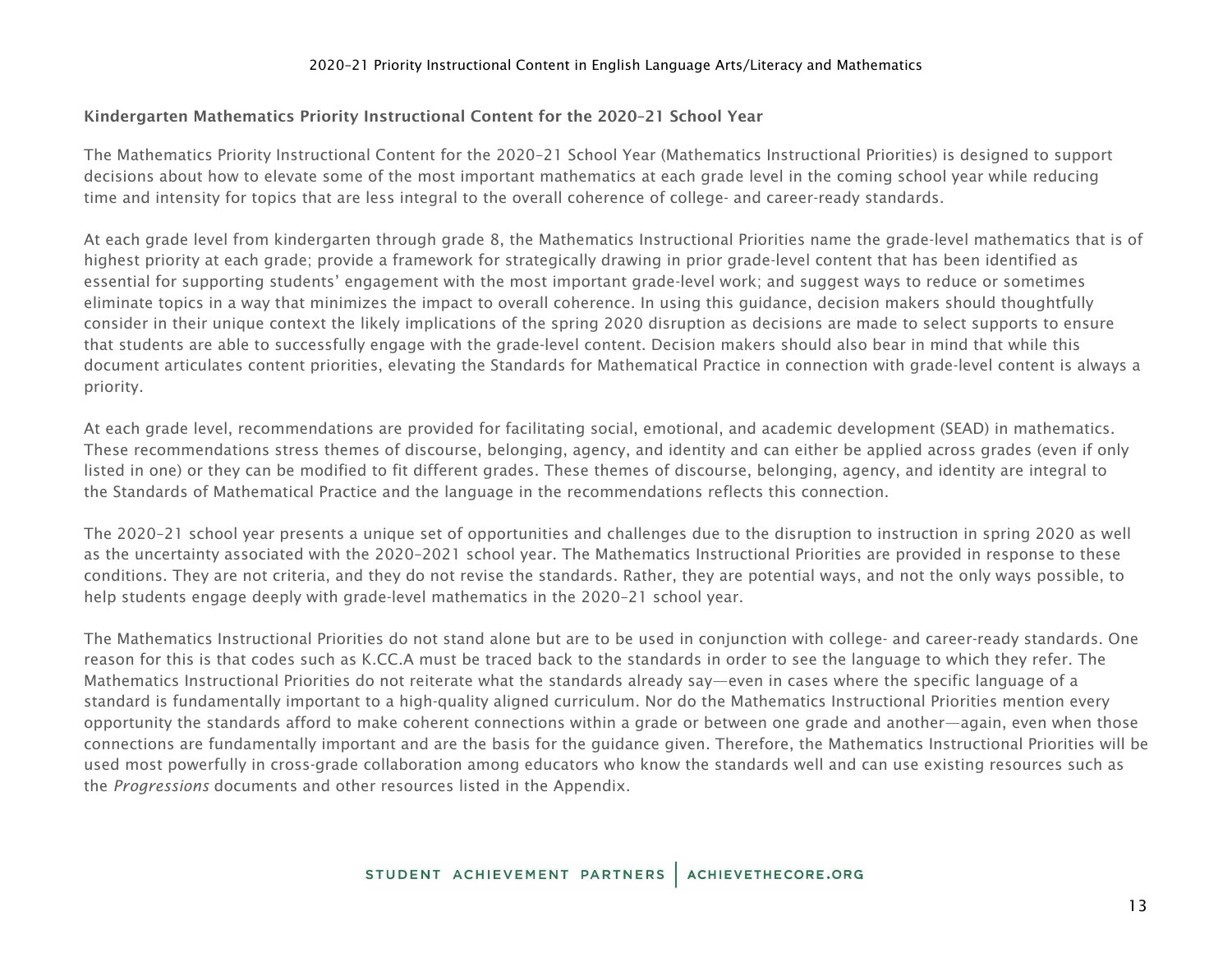### 2020–21 Priority Instructional Content in English Language Arts/Literacy and Mathematics

While the grade-level guidance isn't specific to any math program or set of programs, an examination of a selection of curriculum scope and sequence documents informed the recommendations, especially recommendations about when and how to integrate prior-grade concepts into the current grade. The guidance does not list all possible prior-grade content relevant to the current grade, but instead concentrates the recommendations on the most critical prior-grade connections, with greater emphasis on that content which was likely taught during the last third of the 2019–20 school year based on the scope and sequence analysis.

## Where to focus Kindergarten Mathematics?

| <b>WHERE TO FOCUS</b><br><b>KINDERGARTEN</b><br><b>MATHEMATICS</b><br>MATHEMATICS KINDERGARTEN | order to meet the expectations of the Standards.<br>Not all content in a given grade is emphasized equally in<br>the Standards. Some clusters require greater emphasis<br>than others based on the depth of the ideas, the time<br>that they take to master, and/or their importance to<br>future mathematics or the demands of college and career<br>readiness. More time in these areas is also necessary for<br>students to meet the Standards for Mathematical Practice.<br><b>rocus</b> |         | To say that some things have greater emphasis is not to say<br>that anything in the Standards can safely be neglected in<br>instruction. Neglecting material will leave gaps in student<br>skill and understanding and may leave students unprepared<br>for the challenges of a later grade. |
|------------------------------------------------------------------------------------------------|----------------------------------------------------------------------------------------------------------------------------------------------------------------------------------------------------------------------------------------------------------------------------------------------------------------------------------------------------------------------------------------------------------------------------------------------------------------------------------------------|---------|----------------------------------------------------------------------------------------------------------------------------------------------------------------------------------------------------------------------------------------------------------------------------------------------|
|                                                                                                | Students should spend the large majority <sup>2</sup> of their time on the major work of the grade ( $\Box$ ). Supporting work ( $\Box$ ) and, where appropriate, additional work ( $\Box$ ) can<br>engage students in the major work of the grade. <sup>2.3</sup>                                                                                                                                                                                                                           |         |                                                                                                                                                                                                                                                                                              |
|                                                                                                | MAJOR, SUPPORTING, AND ADDITIONAL CLUSTERS FOR KINDERGARTEN<br>Emphases are given at the cluster level. Refer to the Common Core State Standards for Mathematics for the                                                                                                                                                                                                                                                                                                                     |         | <b>HIGHLIGHTS OF MAJOR WORK</b><br>IN GRADES K-8                                                                                                                                                                                                                                             |
| specific standards that fall within each cluster.<br>Key: Maior Clusters                       | <b>El Supporting Clusters</b><br><b>Additional Clusters</b>                                                                                                                                                                                                                                                                                                                                                                                                                                  | $K-2$   | Addition and subtraction - concepts, skills, and<br>problem sohing; place value                                                                                                                                                                                                              |
|                                                                                                | Know number names and the count sequence.                                                                                                                                                                                                                                                                                                                                                                                                                                                    | $3 - 5$ | Multiplication and division of whole numbers and                                                                                                                                                                                                                                             |
|                                                                                                | Count to tell the number of objects.                                                                                                                                                                                                                                                                                                                                                                                                                                                         |         | fractions - concepts, skills, and problem solving                                                                                                                                                                                                                                            |
| K.CC.A.<br>K.CC.B<br>Compare numbers.<br>K.CC.C<br>K.OA.A                                      | Understand addition as putting together and adding to, and understand subtraction as taking                                                                                                                                                                                                                                                                                                                                                                                                  | 6       | Ratios and proportional relationships; early<br>expressions and equations.                                                                                                                                                                                                                   |
|                                                                                                | apart and taking from.                                                                                                                                                                                                                                                                                                                                                                                                                                                                       | 7       | Ratios and proportional relationships; arithmetic of<br>rational numbers                                                                                                                                                                                                                     |
|                                                                                                | K.NBT.A Work with numbers 11-19 to gain foundations for place value.                                                                                                                                                                                                                                                                                                                                                                                                                         | R       | Linear algebra and linear functions                                                                                                                                                                                                                                                          |
|                                                                                                | O Describe and compare measureable attributes.                                                                                                                                                                                                                                                                                                                                                                                                                                               |         |                                                                                                                                                                                                                                                                                              |
|                                                                                                | □ Classify objects and count the number of objects in categories.                                                                                                                                                                                                                                                                                                                                                                                                                            |         |                                                                                                                                                                                                                                                                                              |
| K.MD.A<br>K.MD.B<br>K.G.A.<br>K.G.B                                                            | c Identify and describe shapes.<br>Analyze, compare, create, and compose shapes.                                                                                                                                                                                                                                                                                                                                                                                                             |         | <b>REQUIRED FLUENCIES FOR KINDERGARTEN</b>                                                                                                                                                                                                                                                   |

STUDENT<br>ACHIEVEMENT Find additional resour<br>PARTNERS at a chieved record ong

College- and career-ready mathematics standards have important emphases at each grade level, which for kindergarten are highlighted in this Focus Document. The considerations for the 2020–21 school year that follow are intended to be a companion to the Focus Document. Users should have both documents in hand, as well as a copy of grade-level standards, when considering these recommendations.

For the 2020–21 school year, prioritization of grade-level mathematical concepts combined with some incorporation of prior-grade knowledge and skills will be essential to support all students in meeting grade-level expectations. For these unique times, Student Achievement Partners has developed additional guidance above and beyond what is communicated through the major work designations. As described at greater length on the previous page, the following tables:

- Name priority instructional content at each grade;
- Provide considerations for addressing grade-level content in a coherent way;
- Articulate selected content from the prior grade that may be needed to support students in fully engaging with grade-level mathematics;
- Suggest where adaptations can be made to allow for additional time on the most important topics; and
- Provide suggestions for ways to promote social, emotional, and academic development (SEAD) in grade-level mathematics learning, often through the Standards for Mathematical Practice.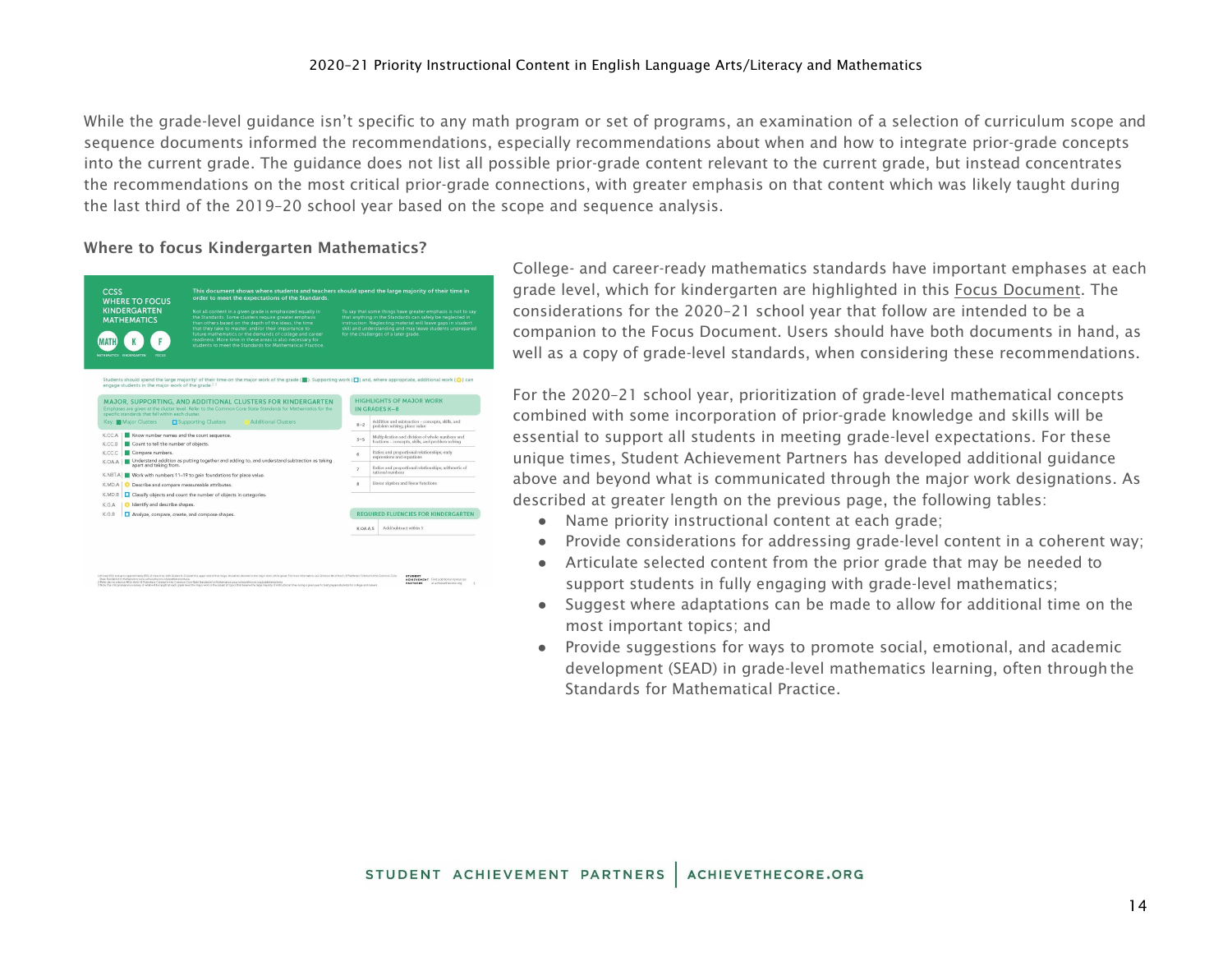The considerations repeatedly use several verbs, such as *combine*, *integrate*, etc. The verbs most commonly used in the considerations are italicized below and defined in a glossary in the Appendix. Note that content is designated at the cluster level when the guidance refers to the cluster and its standards, and at the standard level in cases where guidance varies within a cluster.

| <b>Considerations for Addressing PRIORITY Grade-Level Content</b>                                                                                                                                                                               |                                                                                                                                                                                                                |  |  |  |
|-------------------------------------------------------------------------------------------------------------------------------------------------------------------------------------------------------------------------------------------------|----------------------------------------------------------------------------------------------------------------------------------------------------------------------------------------------------------------|--|--|--|
| The clusters and standards listed in this table name the priority instructional content for kindergarten. The right-hand column contains<br>approaches to shifting how time is dedicated to the clusters and standards in the left-hand column. |                                                                                                                                                                                                                |  |  |  |
| <b>Clusters/Standards</b>                                                                                                                                                                                                                       | Considerations                                                                                                                                                                                                 |  |  |  |
| K.CC.A<br>K.CC.B<br>K.CC.C                                                                                                                                                                                                                      | No special considerations for curricula well aligned to knowing number names, counting, and comparing<br>numbers, as detailed in these clusters. Time spent on instruction and practice should NOT be reduced. |  |  |  |
| K.OA.A                                                                                                                                                                                                                                          | No special considerations for curricula well aligned to understanding addition and subtraction, as detailed in<br>this cluster. Time spent on instruction and practice should NOT be reduced.                  |  |  |  |

# Considerations for Addressing REMAINING Grade-Level Content

The clusters and standards listed in this table represent the remainder of kindergarten grade-level content. The right-hand column contains approaches to shifting how time is dedicated to the clusters and standards in the left-hand column.

| <b>Clusters/Standards</b> | Considerations                                                                                                                                                                                                                                                                                                                |
|---------------------------|-------------------------------------------------------------------------------------------------------------------------------------------------------------------------------------------------------------------------------------------------------------------------------------------------------------------------------|
| $K.NBT.A*$                | Combine lessons on numbers 11-19 to address key concepts in order to reduce the amount of time spent on<br>this cluster. Limit the amount of required student practice.                                                                                                                                                       |
| K.MD.A                    | Combine lessons on describing and comparing measurable attributes to address key concepts across this<br>cluster in order to reduce the amount of time spent on this cluster. Limit the amount of required student<br>practice. (Note that standards in K.MD.A do not require use of measuring devices or measurement units.) |